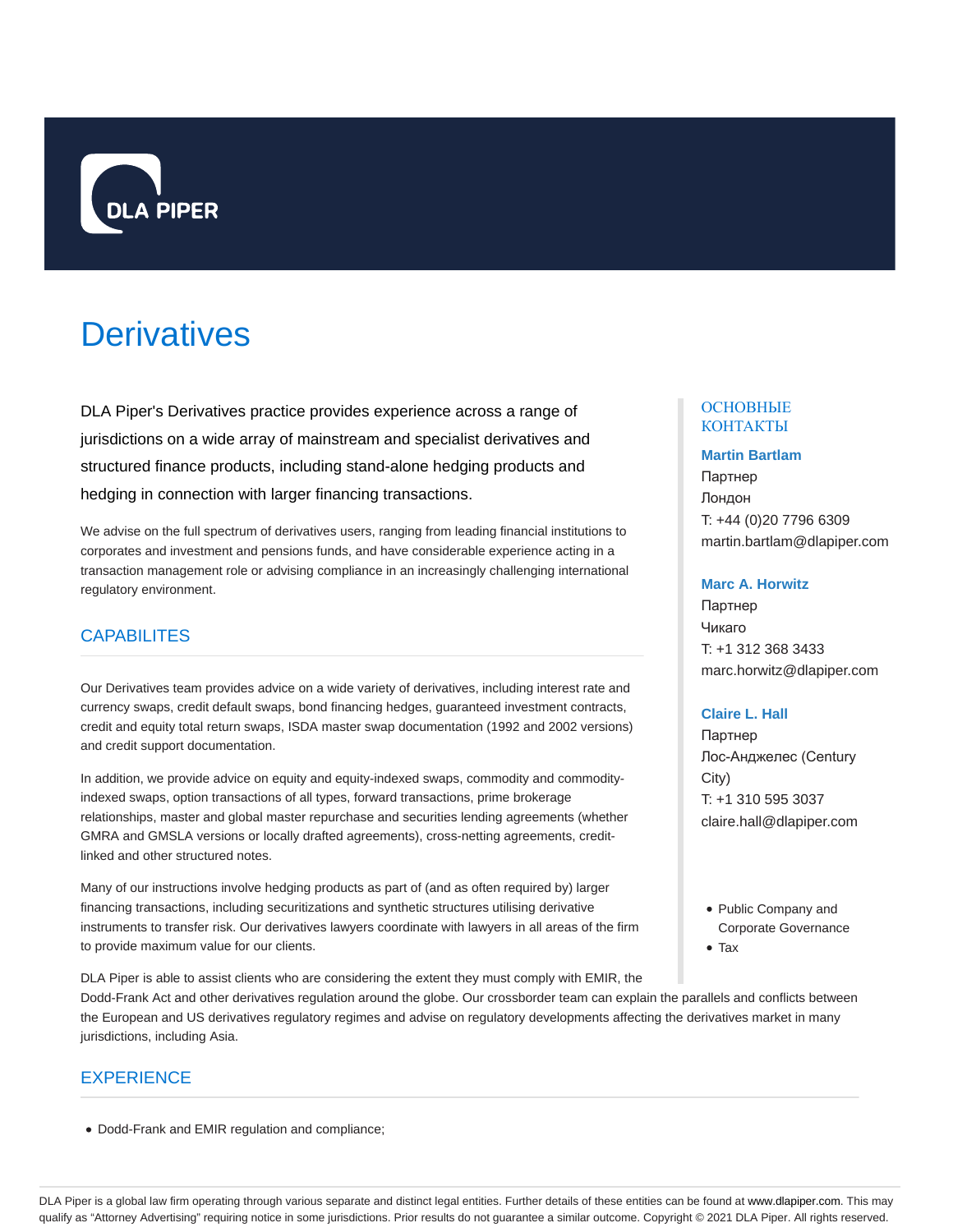- Carbon emissions derivatives;
- Commodity derivatives;
- Credit default swaps;
- Credit derivatives;
- Equity derivatives;
- Foreign exchange transactions;
- Fixed income derivatives;
- Fund derivatives;
- Insurance derivatives;
- Master netting agreements;
- OTC derivatives; and
- Property derivatives.

## ПУБЛИКАЦИИ И МЕРОПРИЯТИЯ

## Публикации

**Commodities News and Trends**

## 20 September 2021 COMMODITIES NEWS AND TRENDS

Brazil and Argentina lead the way in biofuels; CFTC: we will support transition to a low-carbon economy; is the end in sight for the shaledriven pipeline building boom?

**Deferral of final implementation phases of the margin requirements for non-centrally cleared derivatives**

#### 9 March 2021

As mentioned in our previous FinBrief post accessible here, the Basel Committee on Banking Supervision (BCBS) and the International Organization of Securities Commissions (IOSCO) announced in Spring 2020 that they agreed, in response to the COVID-19 pandemic, to extend the deadline for completing the final implementation phases of the margin requirements for non-centrally cleared derivatives. Accordingly, the three European supervisory authorities (ESAs) published a draft amendment to the European delegated regulation on risk-mitigation techniques (Margin Regulation) in order to implement such deferral.

**Basel Committee and IOSCO announce new deferral on final implementation phases of the margin requirements for non-centrally cleared derivatives**

#### 4 December 2020

On 3 April 2020, the Basel Committee on Banking Supervision (BCBS) and the International Organization of Securities Commissions (IOSCO) announced that they had agreed to extend the deadline for completing the final two implementation phases of the margin requirements for non-centrally cleared derivatives by one year, from 1 September 2021 to 1 September 2022. Such extension, which follows a first one-year deferral that had been decided on July 2019, was awaited by the industry and is expected to provide additional operational capacity for firms to respond to the immediate impact of Covid-19 and at the same time, facilitate covered entities to act diligently to comply with the requirements by the revised deadline. Following this second extension, the three European supervisory authorities (ESAs) published on 23 November 2020 a third draft amendment to the European regulation on over the counter (OTC) derivatives, central counterparties and trade repositories (EMIR), following that of December 2019 and May 2020, which aimed at reflecting into European Union (EU) laws the BCBS and IOSCO announcement.

DLA Piper is a global law firm operating through various separate and distinct legal entities. Further details of these entities can be found at www.dlapiper.com. This may qualify as "Attorney Advertising" requiring notice in some jurisdictions. Prior results do not guarantee a similar outcome. Copyright @ 2021 DLA Piper. All rights reserved.